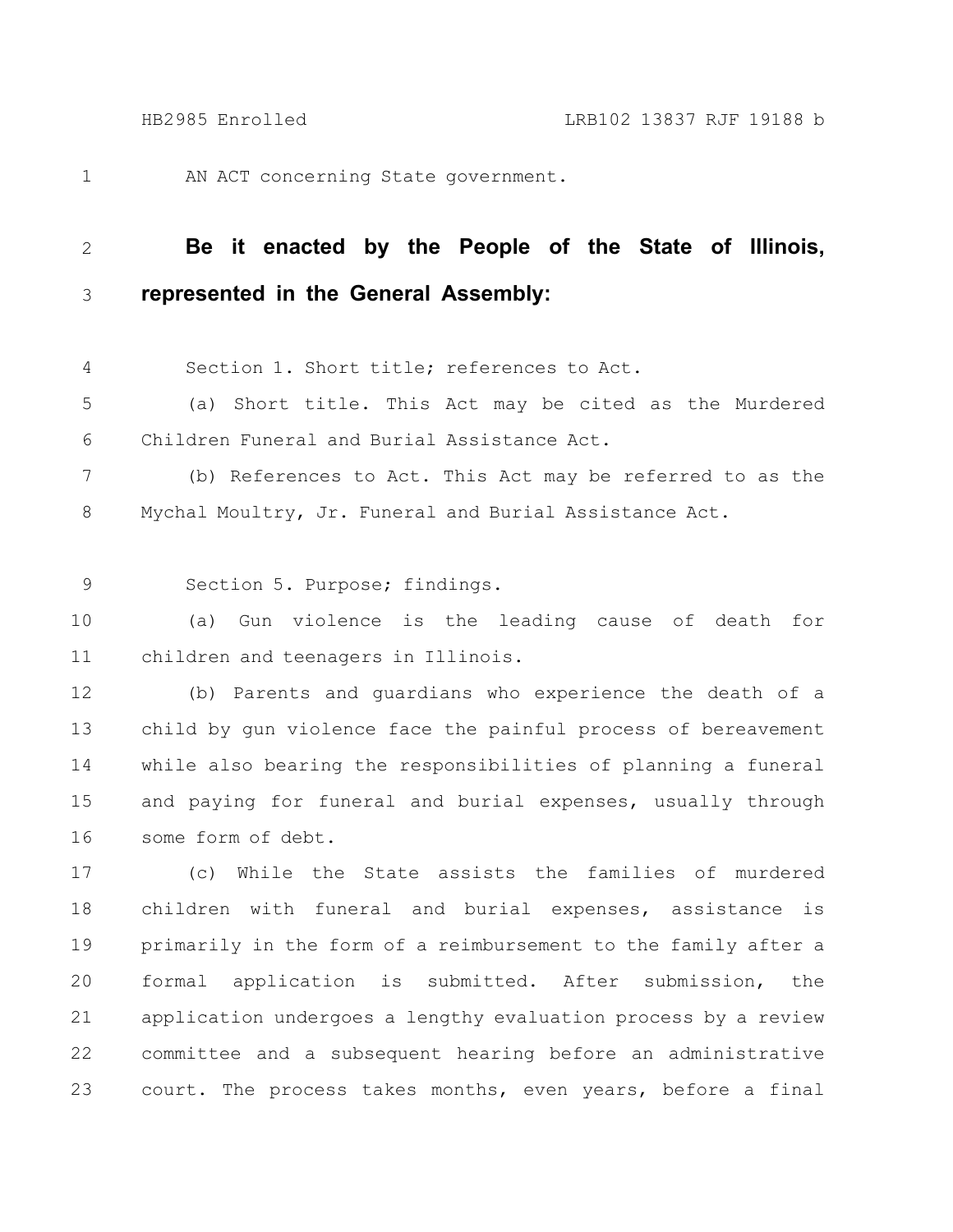HB2985 Enrolled - 2 - LRB102 13837 RJF 19188 b

decision is rendered, during which time the victim's family can incur an overwhelming amount of debt. 1 2

(d) This debt is particularly burdensome for low-income families, who struggle to repay the debt while continuing to provide for the family's basic needs. Many families rely on in-kind donations to support their basic needs while they work to pay off funeral and burial expenses. 3 4 5 6 7

(e) It is the intent of this Act to assist the families of children murdered in Illinois with funeral and burial expenses by having the State issue direct payments to funeral establishments and cemetery authorities instead of having the victim's family struggle to pay the cost and wait for reimbursement. Direct payments will enable families to secure burial rights and funeral and burial services and merchandise without enduring significant financial hardship and debt. 8 9 10 11 12 13 14 15

(f) This Act provides for expedited processing and payment of all disbursement requests for child victim funeral and burial expenses. 16 17 18

Section 10. Definitions. In this Act: 19

"Burial rights" means rights of internment, inurnment, or entombment. 20 21

"Cemetery authority" means any individual or legal entity that owns or controls cemetery lands or property that provides burial rights and burial services and merchandise to a child victim consistent with the Cemetery Oversight Act. 22 23 24 25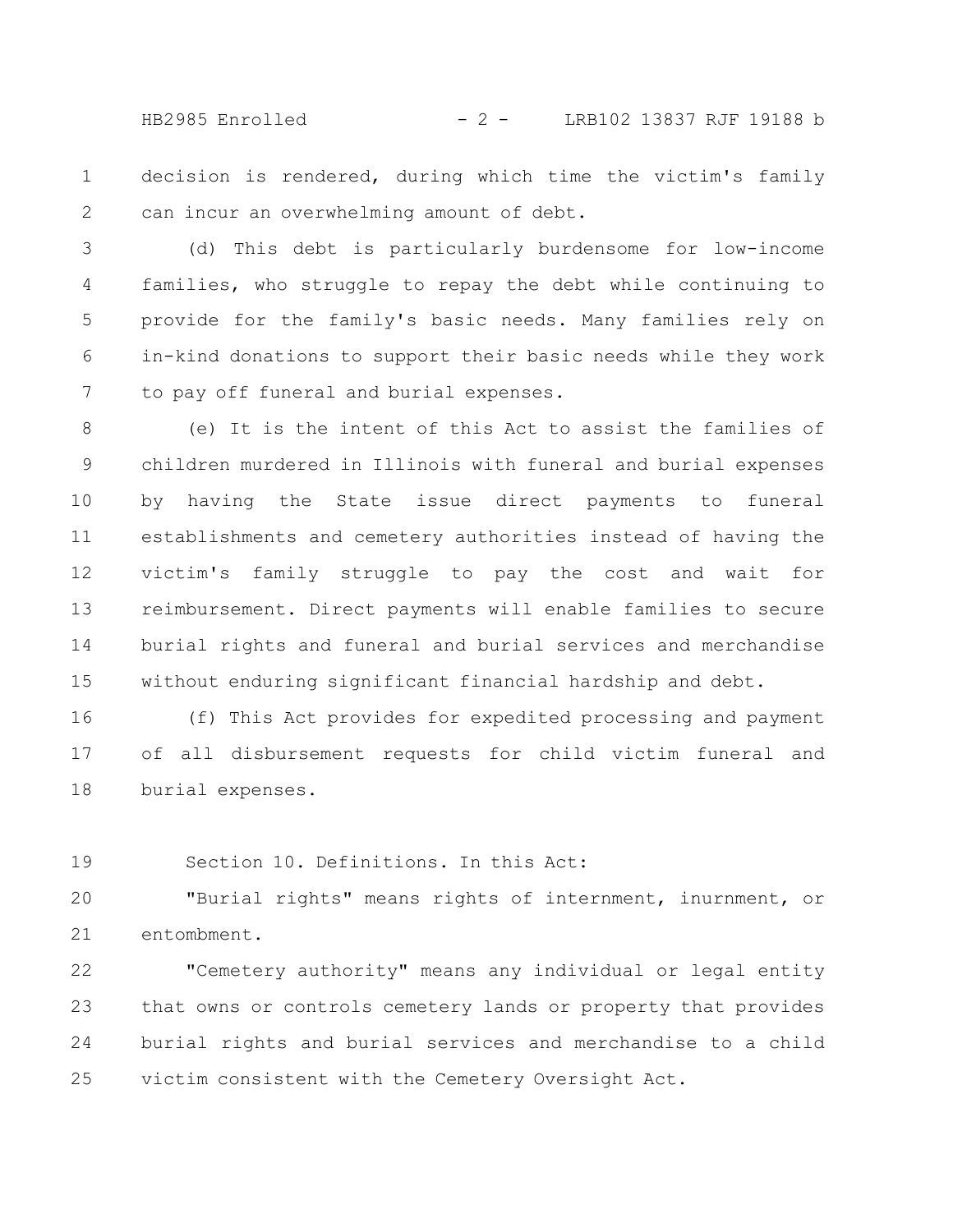HB2985 Enrolled - 3 - LRB102 13837 RJF 19188 b

"Child victim" means a person under 17 years of age killed in this State by a firearm as a result of first degree murder, second degree murder, voluntary manslaughter of an unborn child, involuntary manslaughter, and involuntary manslaughter of an unborn child. 1 2 3 4 5

6

"Department" means the Department of Human Services.

"Eligible survivor" means the parent or guardian of a child victim, or anyone living in the household of a child victim in a relationship with the victim that is substantially similar to that of a parent, who has a household income of less than 150% of the federal poverty level, qualifies for payment of funeral and burial expenses under this Act, and has or shares the authority to direct the disposition of the remains of the victim pursuant to the Disposition of Remains Act. 7 8 9 10 11 12 13 14

"Funeral and burial expenses" means expenses that include, but are not limited to, the transport of deceased human remains to a funeral establishment; the preparation of deceased human remains for burial, including cleaning, disinfecting, and embalming; the preparation, direction, and supervision of the burial, cremation, or other disposition of deceased human remains, including furnishing a casket, vault, mausoleum, columbarium, or urn; the administration of funeral arrangements, including providing printed materials, providing transportation of the deceased human remains to the burial site, and furnishing necessary facilities and equipment; and any other service related to the carrying out of funeral or 15 16 17 18 19 20 21 22 23 24 25 26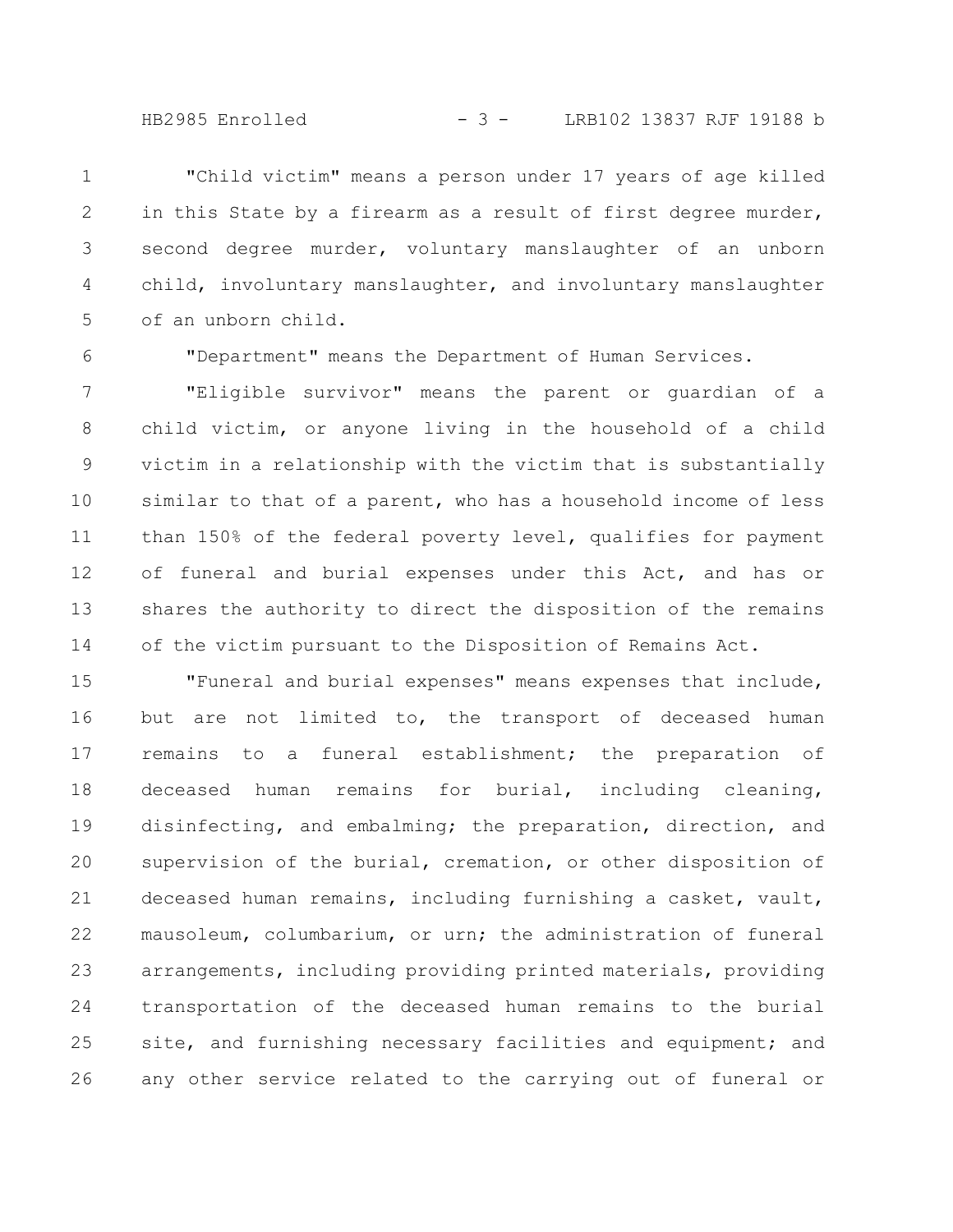HB2985 Enrolled - 4 - LRB102 13837 RJF 19188 b

burial services that the Department may allow, if consistent with the law, up to the total allowable amount of disbursement under Section 40. 1 2 3

"Funeral establishment" means a State-licensed funeral home, funeral chapel, funeral parlor, or other business that provides funeral and burial services to a child victim. 4 5 6

Section 15. Felon as victim or survivor. An eligible survivor's or child victim's criminal history or felony status shall not automatically prevent an award for payment of the child victim's funeral and burial expenses. 7 8 9 10

Section 20. Additional powers; Department of Human Services. In addition to other powers and duties set forth in this Act and other powers exercised by the Department, the Department shall conduct a review of disbursement requests submitted by a funeral establishment or cemetery authority, which includes verification of the eligible survivor's household income, verification of the child victim's death certificate, and a review of the statement of goods and services provided by the funeral establishment or cemetery authority. Upon conclusion of the review, the Department shall provide the funeral establishment or cemetery authority with a payment determination letter. The Department shall disburse payment to a funeral establishment or cemetery authority. 11 12 13 14 15 16 17 18 19 20 21 22 23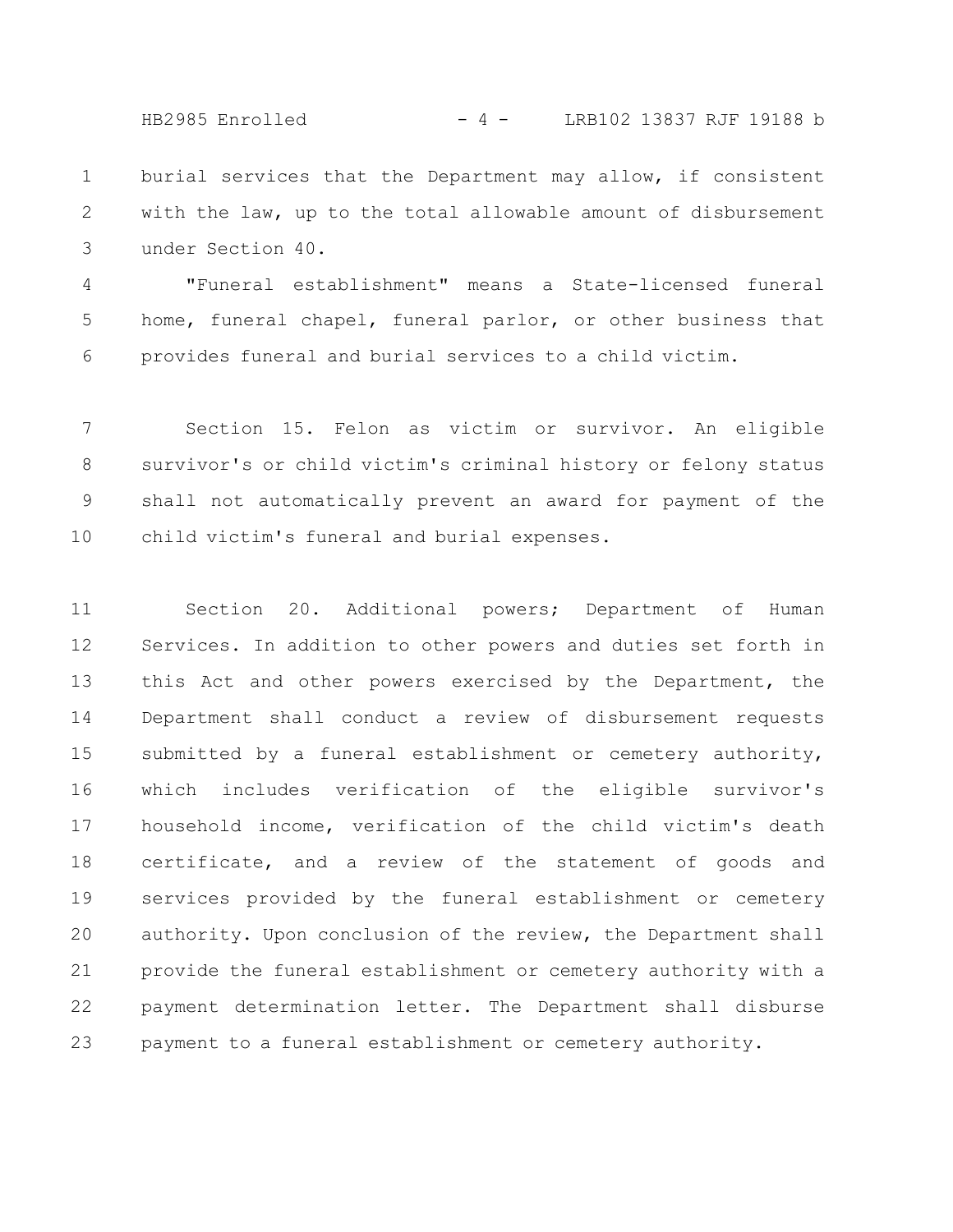HB2985 Enrolled - 5 - LRB102 13837 RJF 19188 b

Section 25. Right to disbursement. 1

(a) With respect to the provision of burial rights and funeral and burial services and merchandise within the applicable scope of practice, a funeral establishment or cemetery authority is entitled to a disbursement under this Act if within one year of the occurrence of the crime upon which a disbursement request is made, the funeral establishment or cemetery authority submits the request to the Department on a form prescribed in accordance with Section 30 as furnished by the Department. 2 3 4 5 6 7 8 9 10

(b) The Department may accept a request presented after the period provided in subsection (a) if it determines that the funeral establishment or cemetery authority had a good cause for a delay. 11 12 13 14

Section 30. Disbursement request requirements. 15

(a) A disbursement request shall include:

(1) the name and address of the eligible survivor and his or her relationship to the child victim; 17 18

(2) the date and nature of the crime on which the disbursement request is based; 19 20

(3) the nature and extent of the injuries sustained by the child victim, and the names and addresses of those giving any medical and hospitalization treatment to the child victim; 21 22 23 24

25

16

(4) a copy of the child victim's death certificate;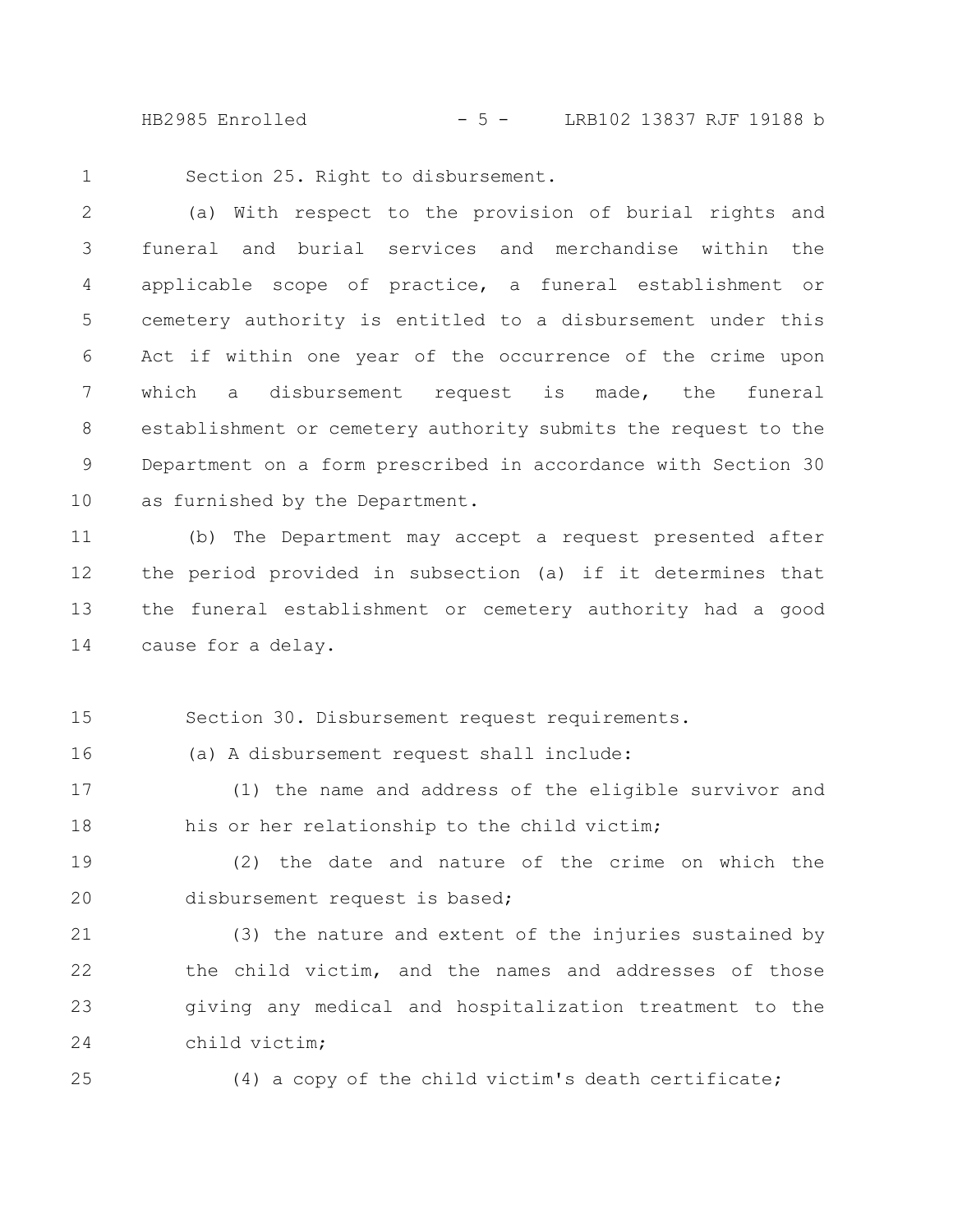1

## HB2985 Enrolled - 6 - LRB102 13837 RJF 19188 b

(5) an affidavit of facts of death;

(6) documentation verifying an eligible survivor's household income; 2 3

(7) a copy of the invoice detailing funeral and burial expenses, including any applicable taxes, surcharges, and fees; 4 5 6

(8) releases authorizing the surrender to the Department of reports, documents and other information relating to matters specified under this Act and rules adopted in accordance with this Act; and 7 8 9 10

(9) such other information as the Department reasonably requires. 11 12

(b) The Department may require that materials substantiating the facts stated in the disbursement request be submitted with that request. 13 14 15

(c) A funeral establishment or cemetery authority, on its own volition, may file an amended request or additional substantiating materials to correct inadvertent errors or omissions at any time before the original request has been disposed of by the Department. In either case, the filing of additional information or of an amended request shall be considered for the purpose of this Act to have been filed at the same time as the original request. 16 17 18 19 20 21 22 23

Section 35. Additional materials requested. If a funeral establishment or cemetery authority does not submit all 24 25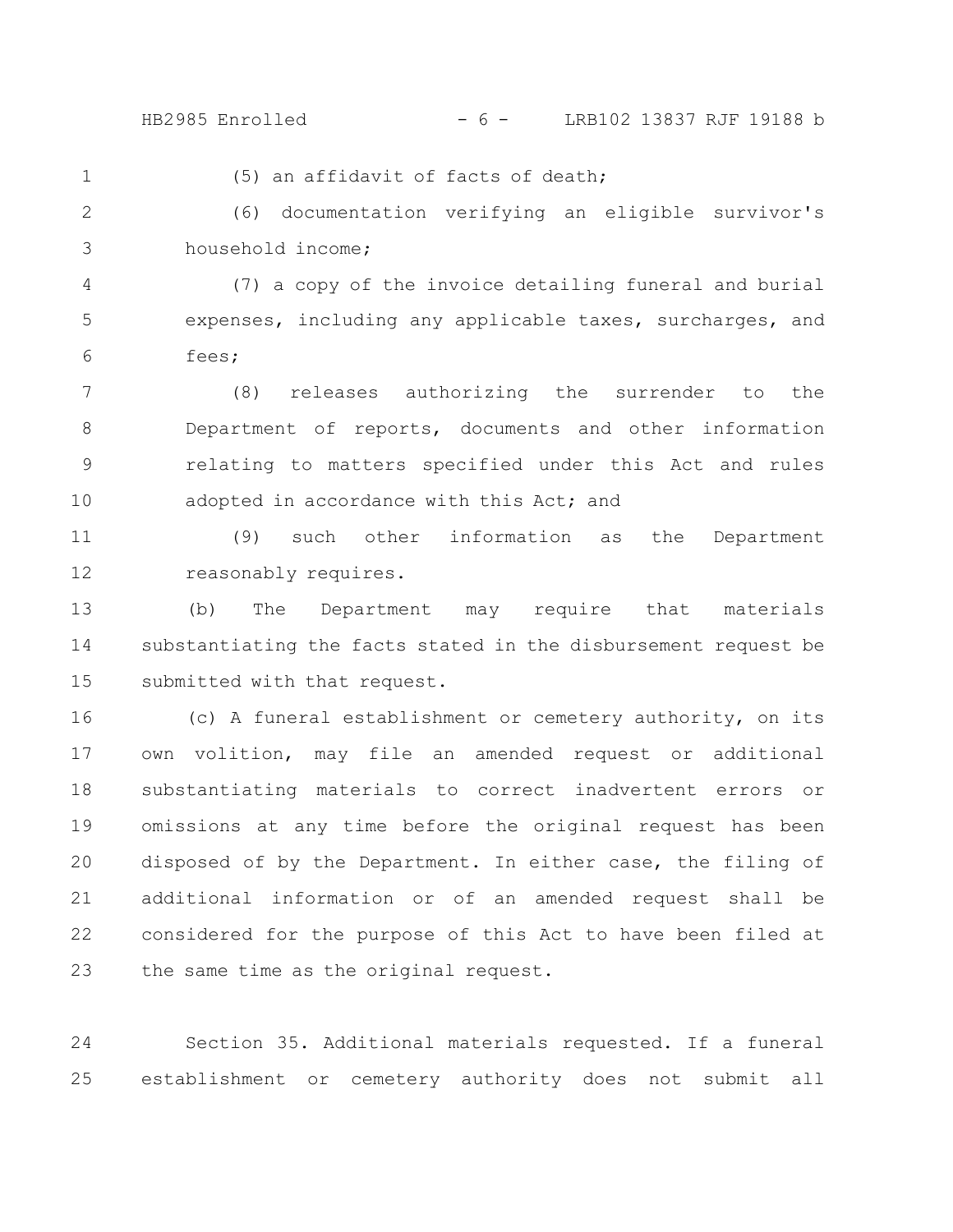HB2985 Enrolled - 7 - LRB102 13837 RJF 19188 b

materials substantiating its disbursement request as requested by the Department, the Department shall notify the establishment in writing of the specific additional items of information or materials required and that it has 30 days in which to furnish those items to the Department. No disbursement shall be made for any portion of the request from a funeral establishment or cemetery authority that is not substantiated by the establishment or authority. An establishment or authority may request an extension of time from the Department prior to the expiration of the 30-day period. 1 2 3 4 5 6 7 8 9 10 11

Section 40. Amount of disbursement. 12

(a) The total amount of disbursement for funeral and burial expenses for a child victim shall be no more than \$10,000, to be apportioned between the funeral establishment and cemetery authority by those eligible survivors authorized to direct the disposition of remains pursuant to the Disposition of Remains Act. 13 14 15 16 17 18

(b) Upon submitting a disbursement request to the Department, and upon the Department's review of such request verifying that a survivor is an eligible survivor, a funeral establishment and cemetery authority shall each receive disbursement from the Department in the amount of the total cost of burial rights and funeral services and merchandise provided, up to the allocation amount. The Department shall 19 20 21 22 23 24 25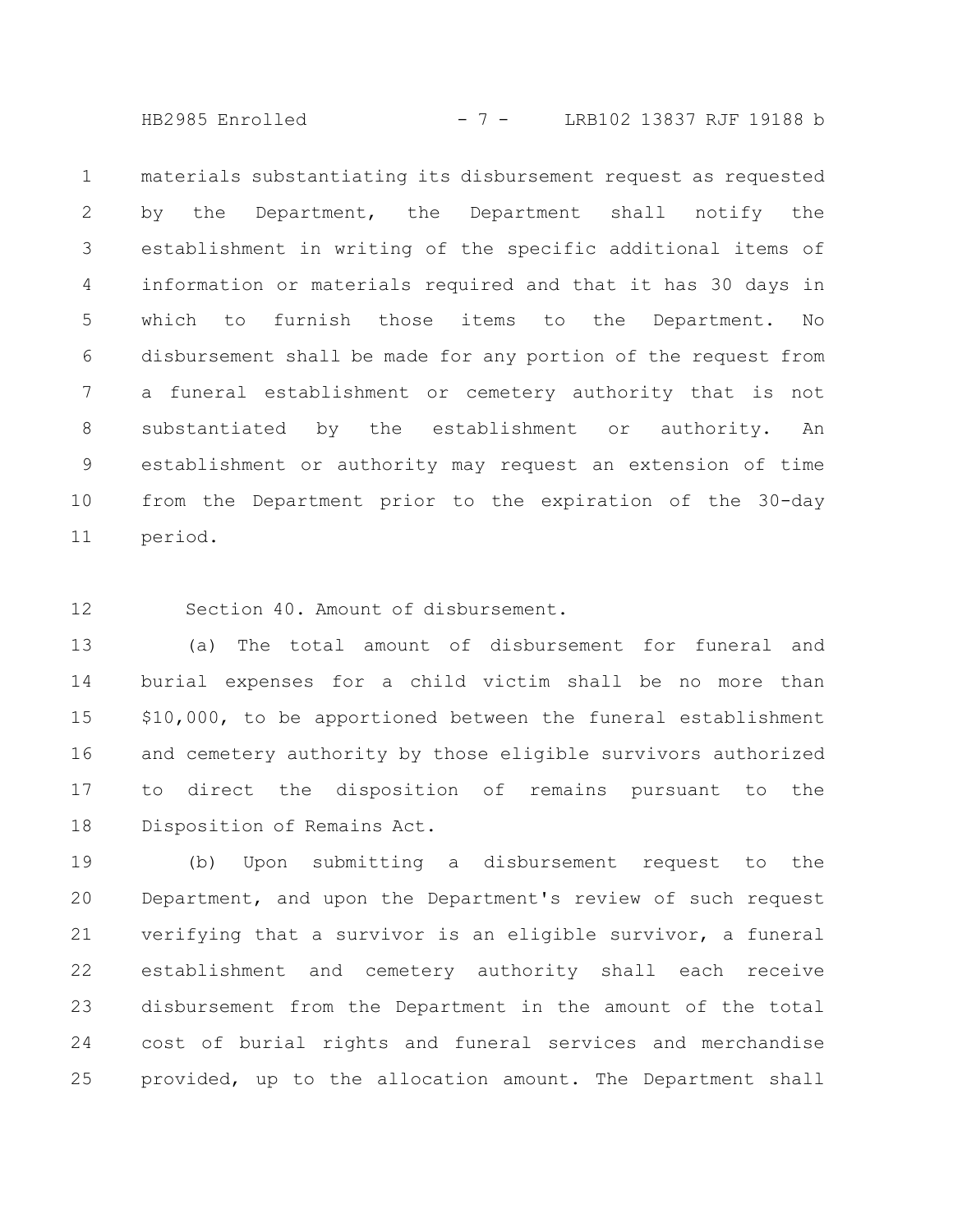HB2985 Enrolled - 8 - LRB102 13837 RJF 19188 b

process all payment vouchers within 30 days of submission of a complete disbursement request, and shall pay all such vouchers within 30 days of receipt. All disbursement requests that are not paid within 60 days shall thereafter accrue interest at the rate set by the Prompt Payment Act. 1 2 3 4 5

(c) Beginning on July 1, 2024, the maximum allowable disbursement amount shall be increased each year by an amount equal to any increase in the general inflation, as determined by the index published by the Bureau of Labor Statistics of the United States Department of Labor that measures the average change in prices of goods and services purchased by all urban consumers, United States city average, all items, 1982-84 = 100. 6 7 8 9 10 11 12 13

Section 45. Prohibition against double payment; recordkeeping; payment recapture. 14 15

(a) If any funeral and burial expenses are paid under this Act, no award for such assistance shall be granted to any party in relation to funeral and burial expenses for the same child victim under the Crime Victims Compensation Act or the Department of Human Services Funeral and Burial Benefits Program. 16 17 18 19 20 21

(b) No person or entity receiving assistance under this Act shall receive or retain a duplicate award for funeral and burial expenses for a child victim from any State agency or agencies. For the purposes of this Section, a duplicate award 22 23 24 25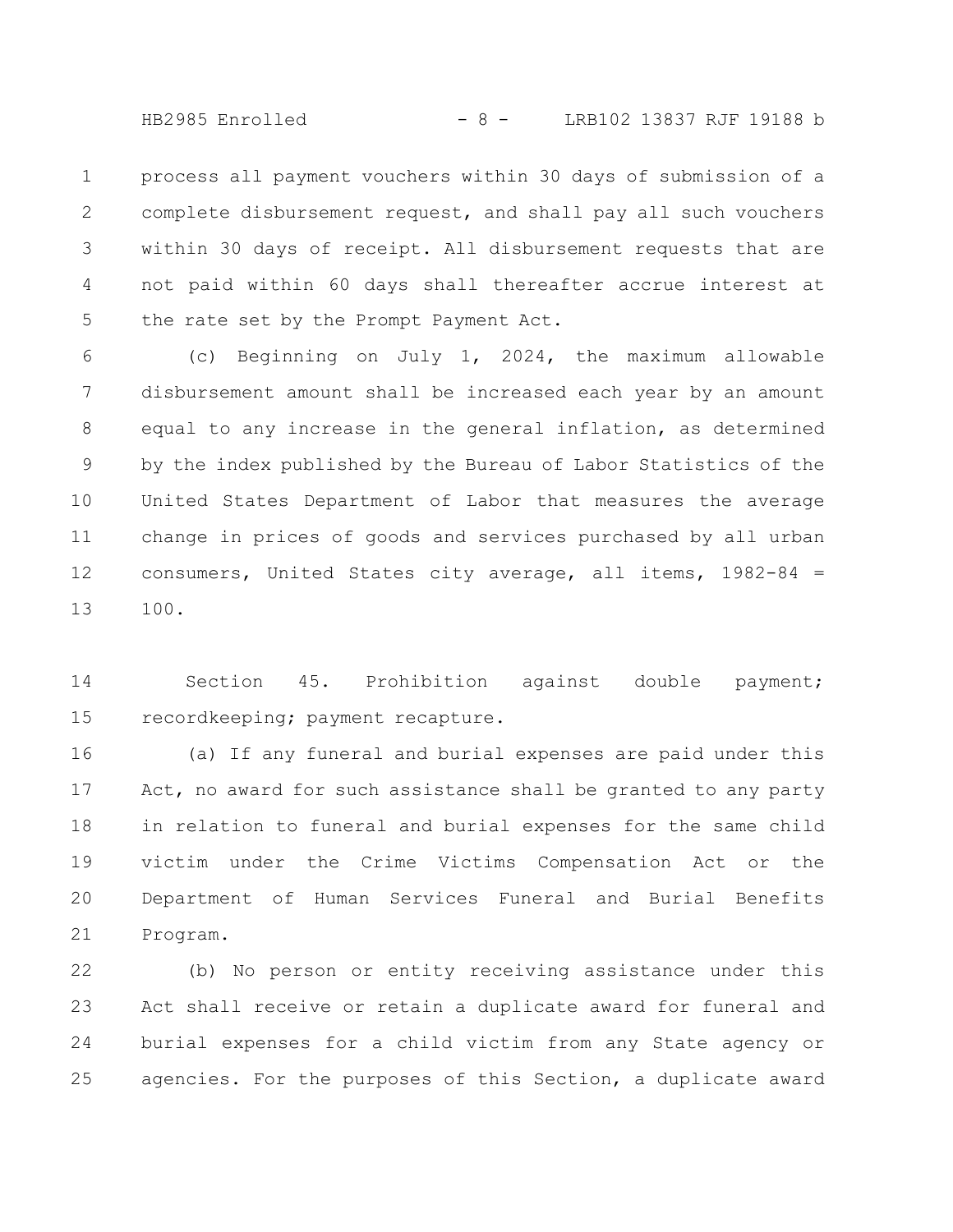HB2985 Enrolled - 9 - LRB102 13837 RJF 19188 b

is one that results in a total award from the State for the cost of funeral and burial expenses for a child victim in excess of that authorized by the Department. To prevent such duplicate awards, the Department shall maintain an electronic record of each disbursement to a funeral establishment or cemetery authority and provide access to such records to any State agency providing funeral or burial assistance to Illinois residents. 1 2 3 4 5 6 7 8

(c) The Department is authorized to contract with third-party entities to conduct payment recapture audits to detect and recapture payments made in error or as a result of fraud or abuse. A payment recapture audit shall include the process of identifying improper payments paid to a funeral establishment or cemetery authority or to an eligible survivor whereby accounting specialists examine payment records and uncover duplicate payments, payments for services not rendered, overpayments, payments for unauthorized services, and fictitious vendors. This audit may include the use of professional and specialized auditors on a contingency basis, with compensation tied to the identification of misspent funds. 9 10 11 12 13 14 15 16 17 18 19 20 21

Section 50. Notice to public of available assistance. 22

(a) The Department shall develop a brochure informing the public of the existence of funeral and burial assistance for the families of murdered children under this Act and make the 23 24 25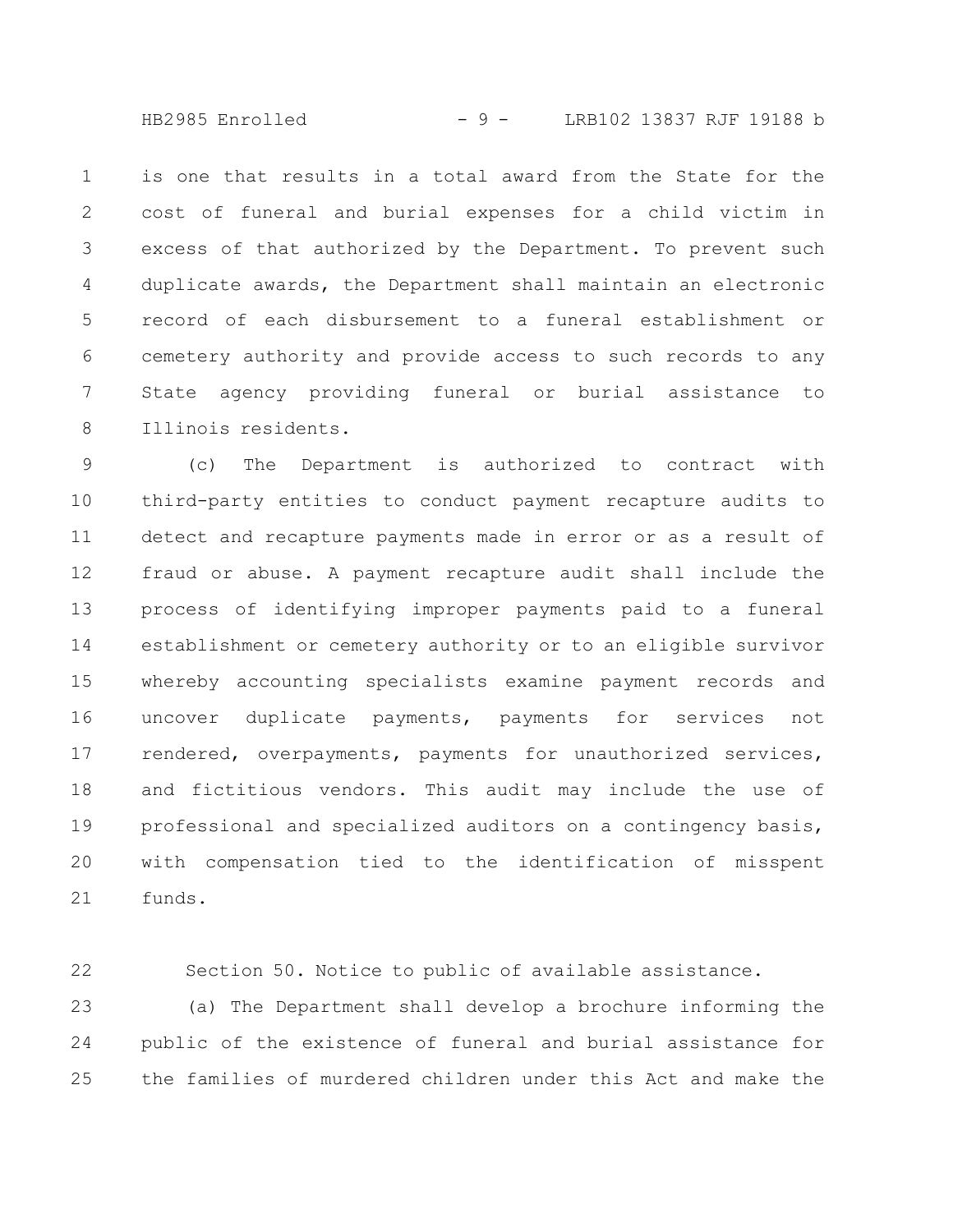HB2985 Enrolled - 10 - LRB102 13837 RJF 19188 b

brochure available on its website. 1

(b) Any law enforcement agency that investigates an offense committed in this State shall inform the parent or guardian of the child victim concerning the availability of assistance for funeral and burial expenses under this Act and advise such persons that any information concerning this Act may be obtained from the Department. 2 3 4 5 6 7

Section 900. The Illinois Public Aid Code is amended by adding Section 12-4.11-5 as follows: 8 9

(305 ILCS 5/12-4.11-5 new) 10

Sec. 12-4.11-5. Murdered Children Funeral and Burial Assistance Program. The Department of Human Services shall by rule administer the Murdered Children Funeral and Burial Assistance Program. Eligibility for the Murdered Children Funeral and Burial Assistance Program shall be limited to those individuals as described in the Murdered Children Funeral and Burial Assistance Act. 11 12 13 14 15 16 17

Beginning July 1, 2023, the Department of Human Services shall make eligibility determinations for the Murdered Children Funeral and Burial Assistance Program and, subject to appropriation, shall make disbursements for eligible cases to a funeral establishment or cemetery authority as provided under the Murdered Children Funeral and Burial Assistance Act. 18 19 20 21 22 23

24

Section 999. Effective date. This Act takes effect upon